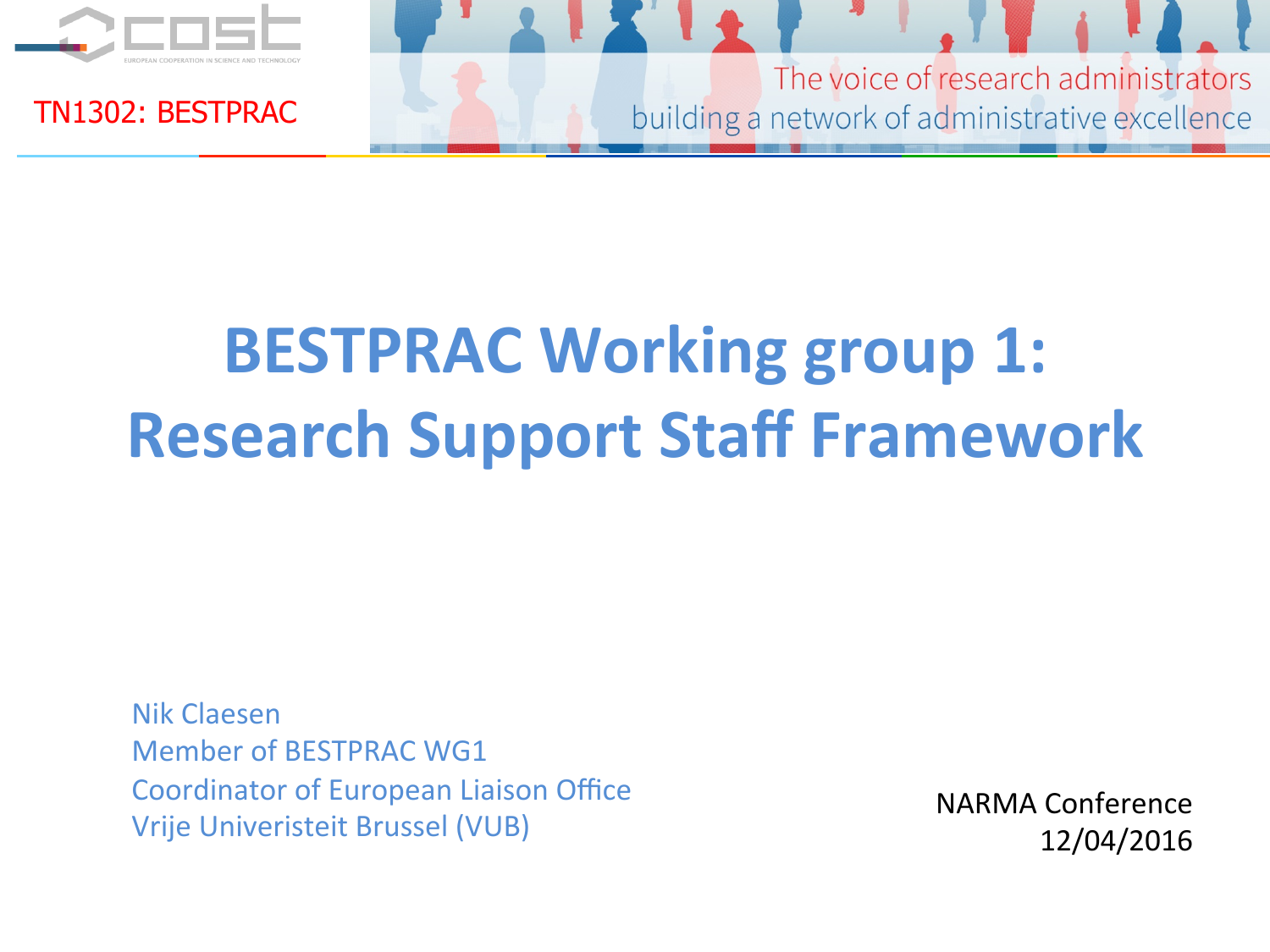

The voice of research administrators building a network of administrative excellence

### What is BESTPRAC?

COST ACTION TN1302: open to members of all participating countries

### Objective

Establishing a network of research support staff around administrative, financial and legal issues and coming up with best practices (focussed on EU funded projects)

### Tools

- **Working Groups meetings**
- Online communication
- **Training schools**
- Short Term 'Scientific' Missions (short visits between BESTPRAC members)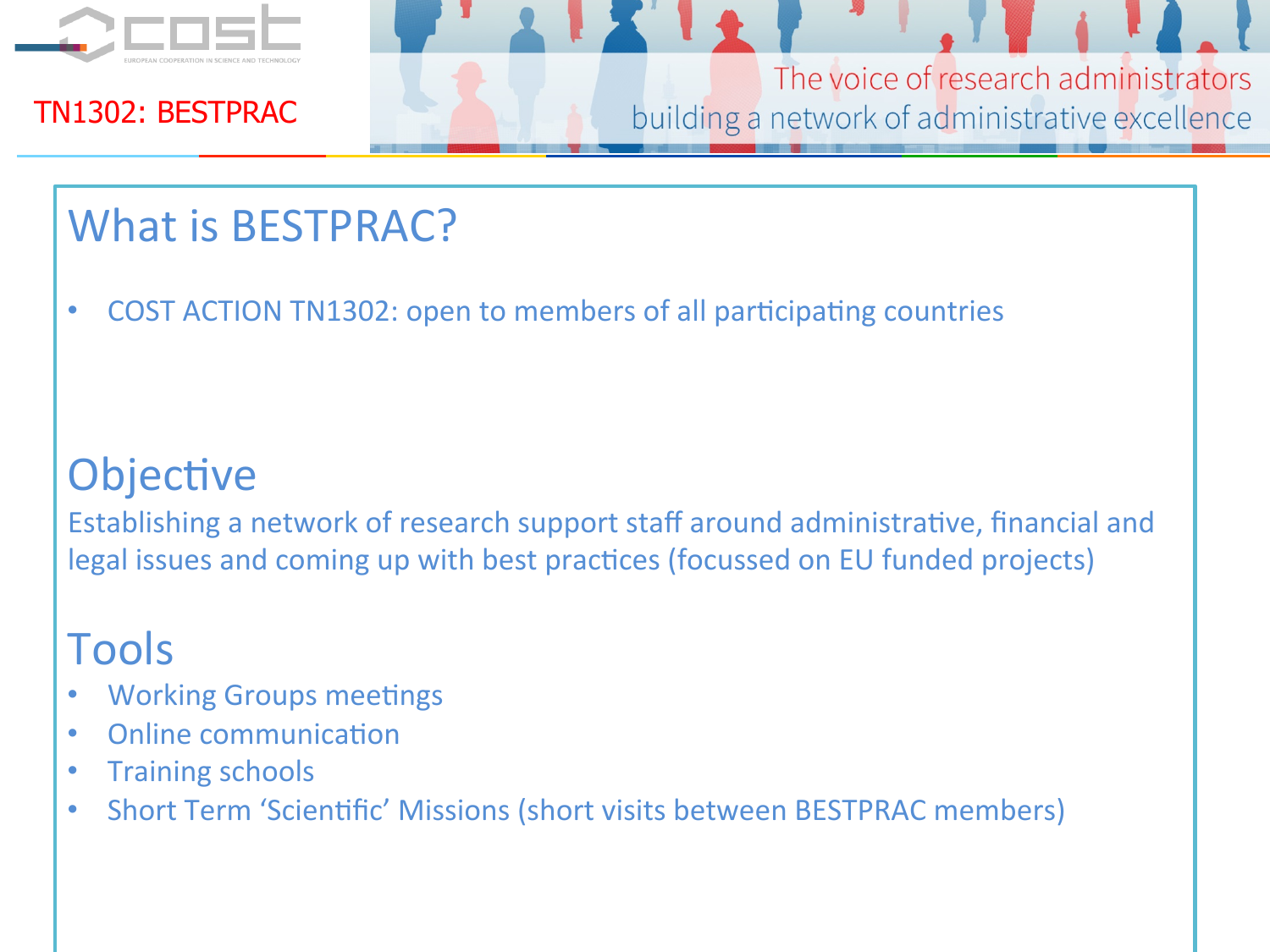

The voice of research administrators building a network of administrative excellence

### **Practical details**

#### **Chair: Jan Andersen Grantholder: Martina Poëll**

#### 3 Working Groups

- WG1: Administration Ellen Schenk
- WG2: Financial Vanessa Ravagni
- WG3: Legal Diana Pustula

http://www.bestprac.eu/home/

Running from fall 2013 to fall 2017 (48 months) 

Working group meetings every 6 months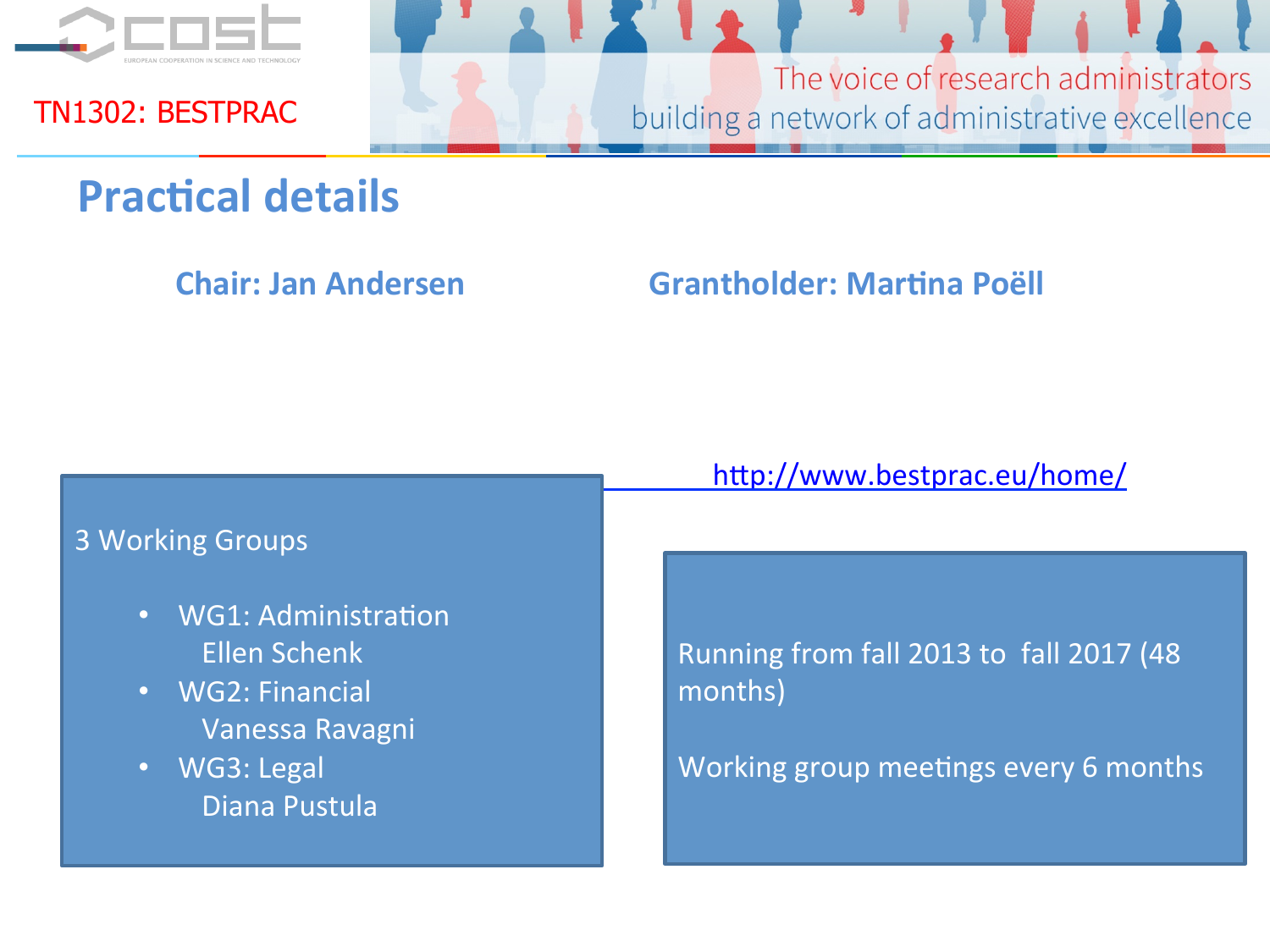

The voice of research administrators building a network of administrative excellence

### **Preliminary Dissemination**

Reports of all events on the website

- E.g. Training schools: Legal for non-legals
- E.g. Flanders Universities group STSM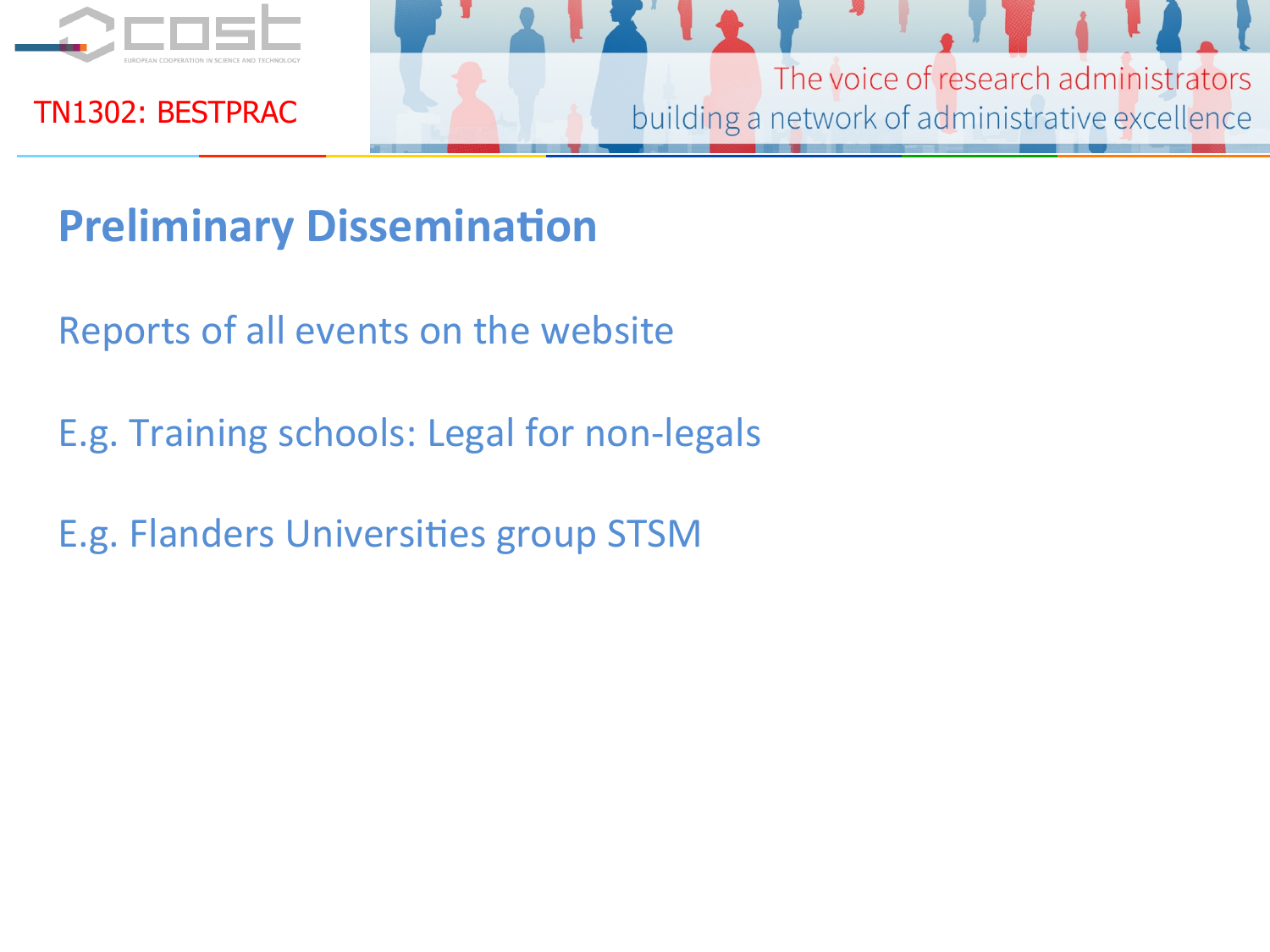

The voice of research administrators building a network of administrative excellence

Some of the topics:

- Career paths
- IT-tools
- Consortia agreement
- Open science
- $-$  Communication
- Project management strategies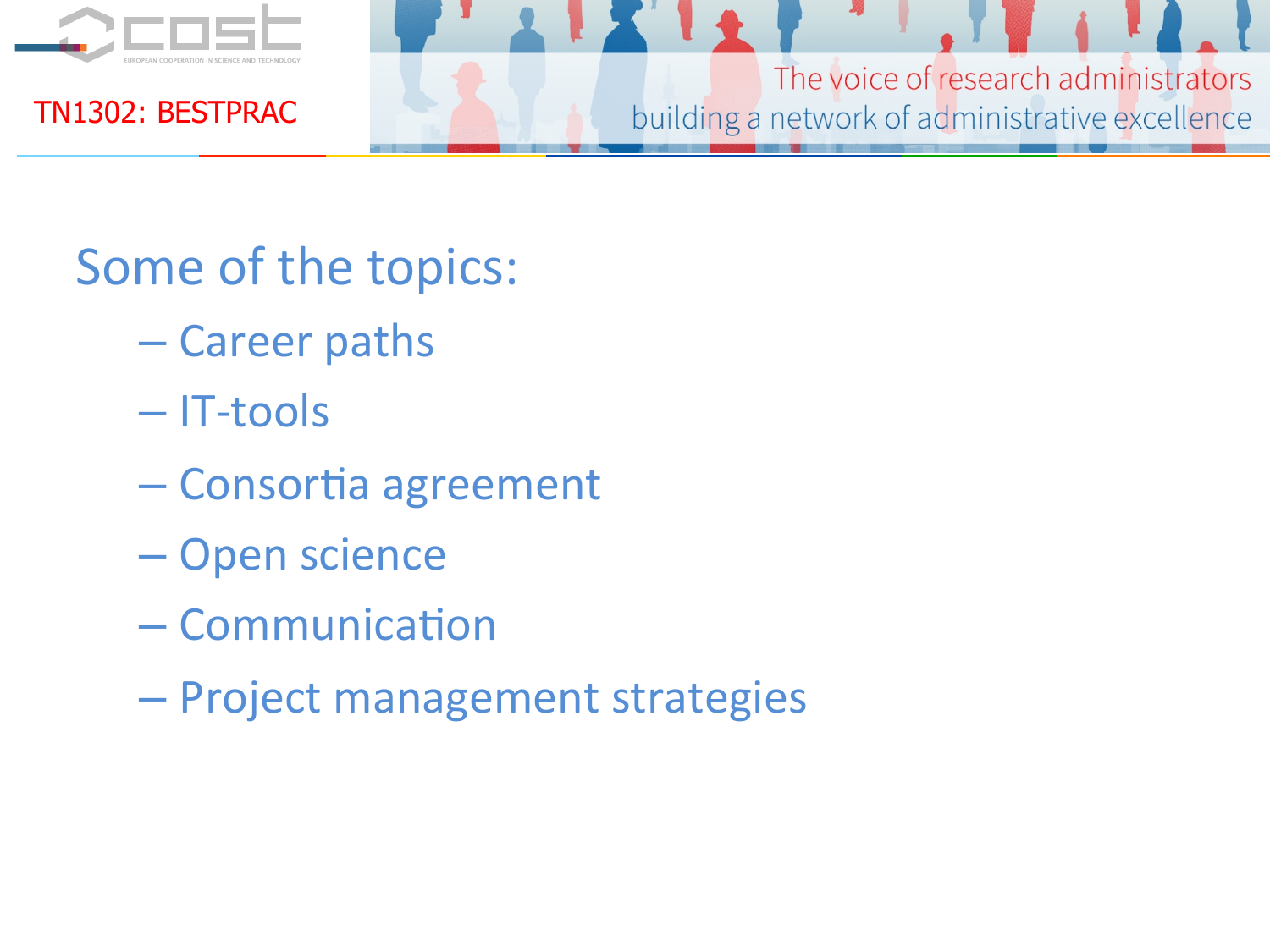

The voice of research administrators building a network of administrative excellence

# **Research Support Staff Framework**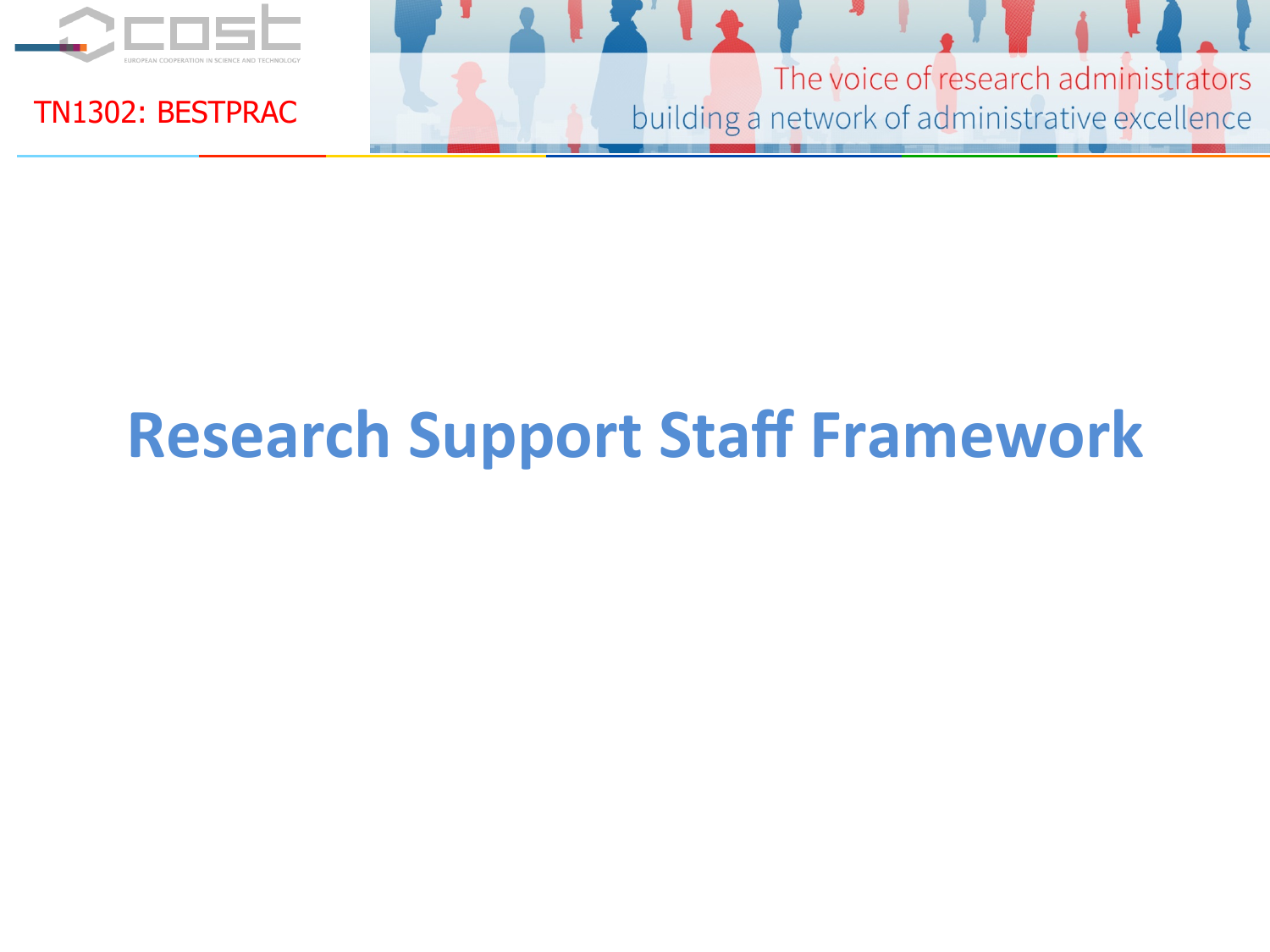

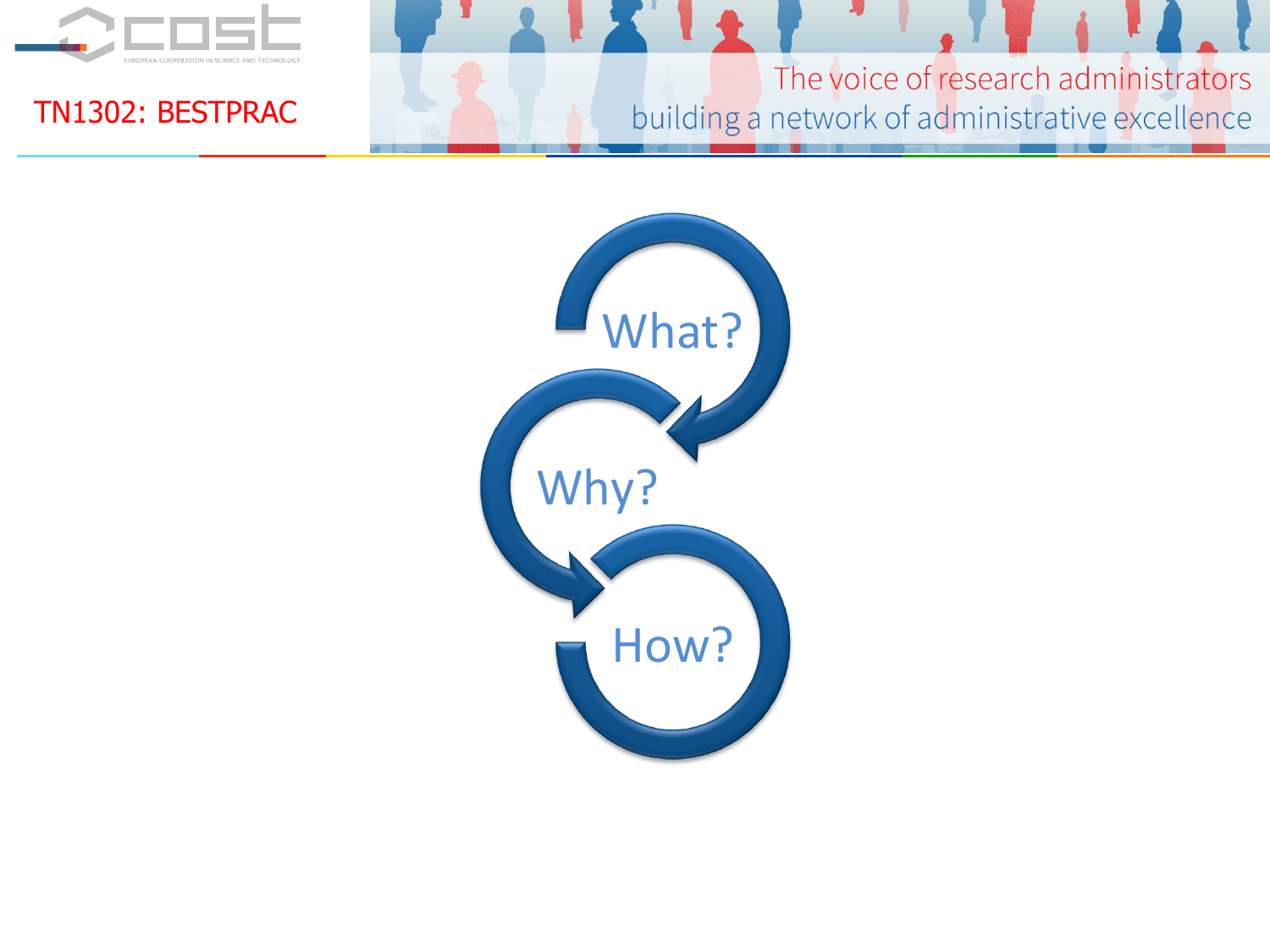

The voice of research administrators building a network of administrative excellence

### **What?**

A framework that wants to differentiate between types of research support staff

At this point: a large brainstorming exercise

Focussed on EU funded projects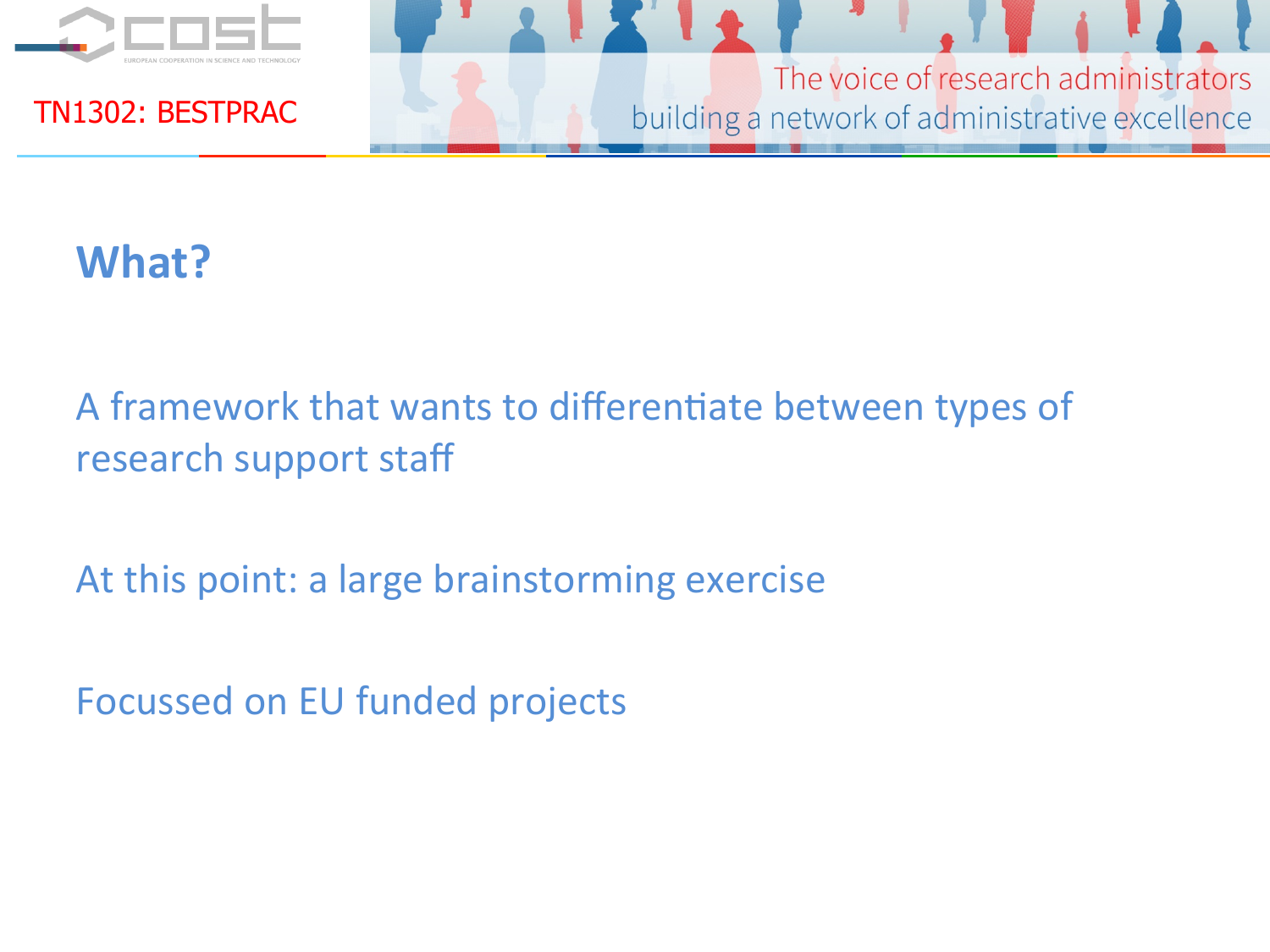

The voice of research administrators building a network of administrative excellence

### Why?

- BESTPRAC is about defining best practices
- Best practices are not the same for everyone
	- $\Rightarrow$  Context differs from huge offices to one person operations with limited resources
	- $\Rightarrow$  From administrators of all kinds of funding to project managers on one project
- All these people cannot be included in one definition unless it is very general and therefore not a useful tool
- How can we define best practices if we cannot define the group we are using them for?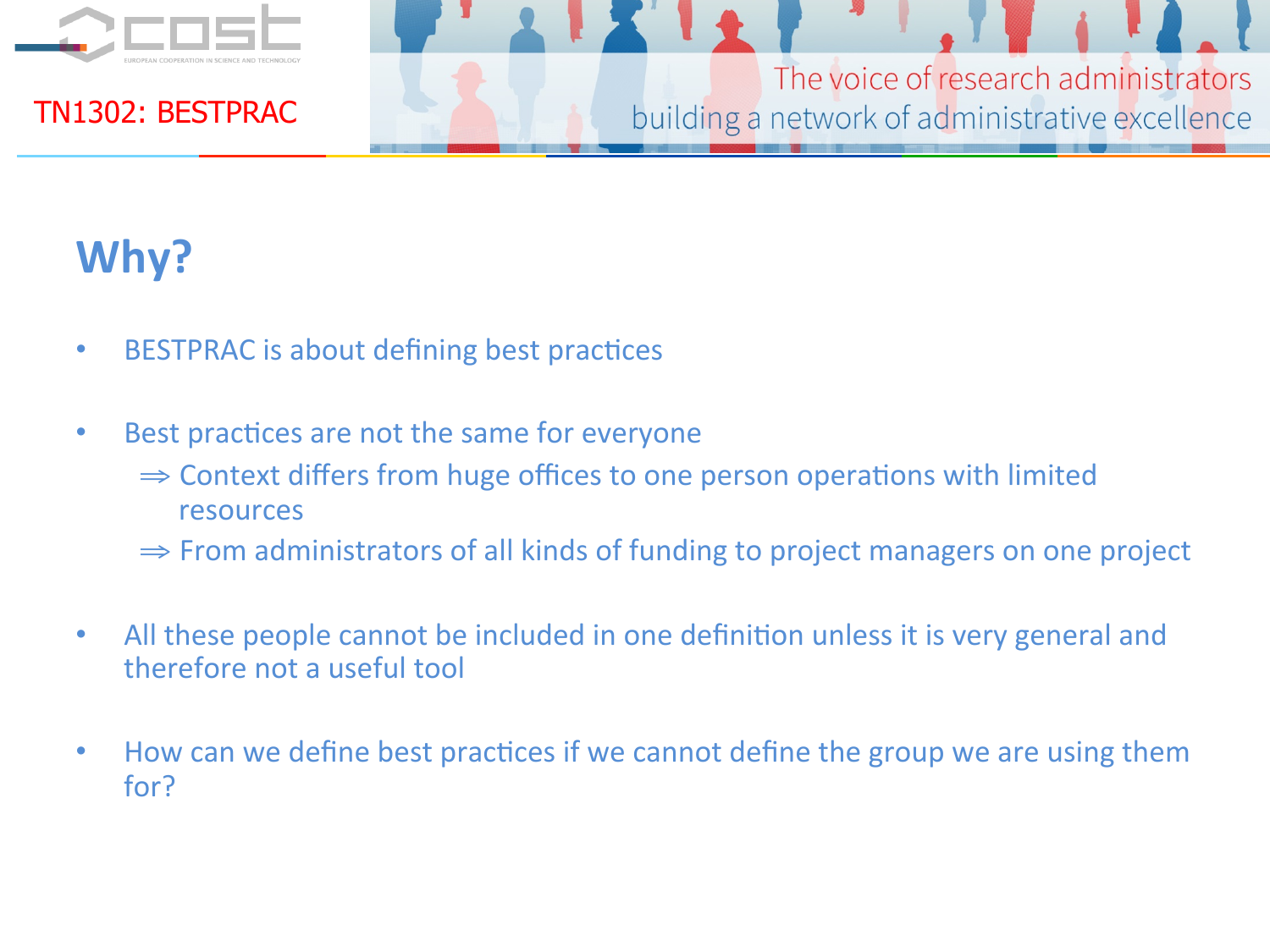

The voice of research administrators building a network of administrative excellence

A possible solution is to create a framework which differentiates between different types of research support staff (RSS)

### • Goals:

- $-$  Create best practices that are suited for a specific type instead of 'one size fits all'
- $-$  Define a list of tasks that will outline the services that are offered by each type
- $-$  Improve research support and the professional life or **RSS**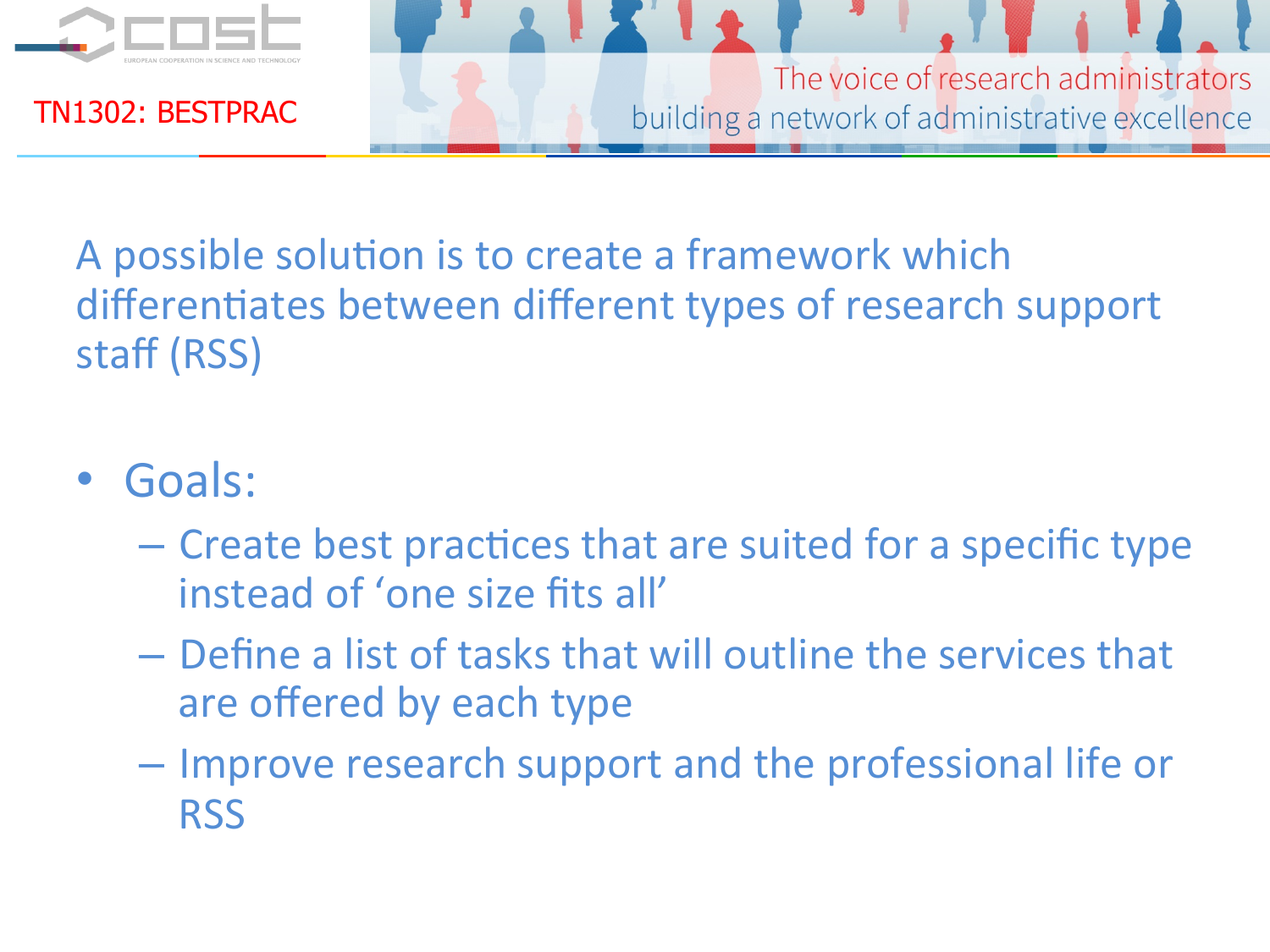

The voice of research administrators building a network of administrative excellence

## How?

- To create different types you need a defining criterion to seperate them
	- $\Rightarrow$  We are using the time on a single project as the defining criterion and the depth of the support you can offer as a consequense of that time
	- $\Rightarrow$  The logic is that research support staff (RSS) should be able to offer similar support and have tailored best practices depending on the time they have available

Defining criterion = Time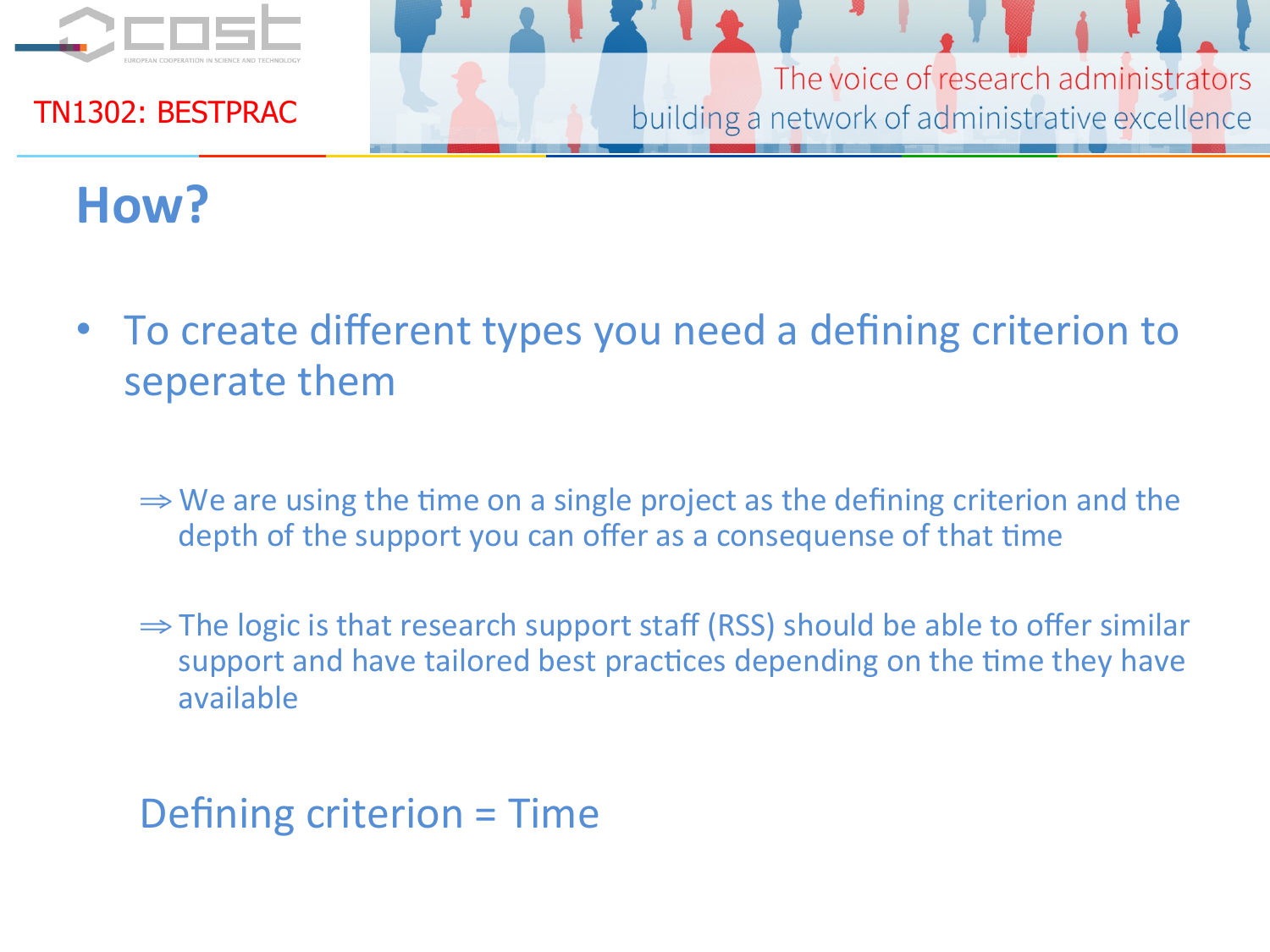

- Problem: We do not know how much time people have to spend on a single project per type because the types have not been defined yet
- Therefore we have made a draft definition to guide the discussion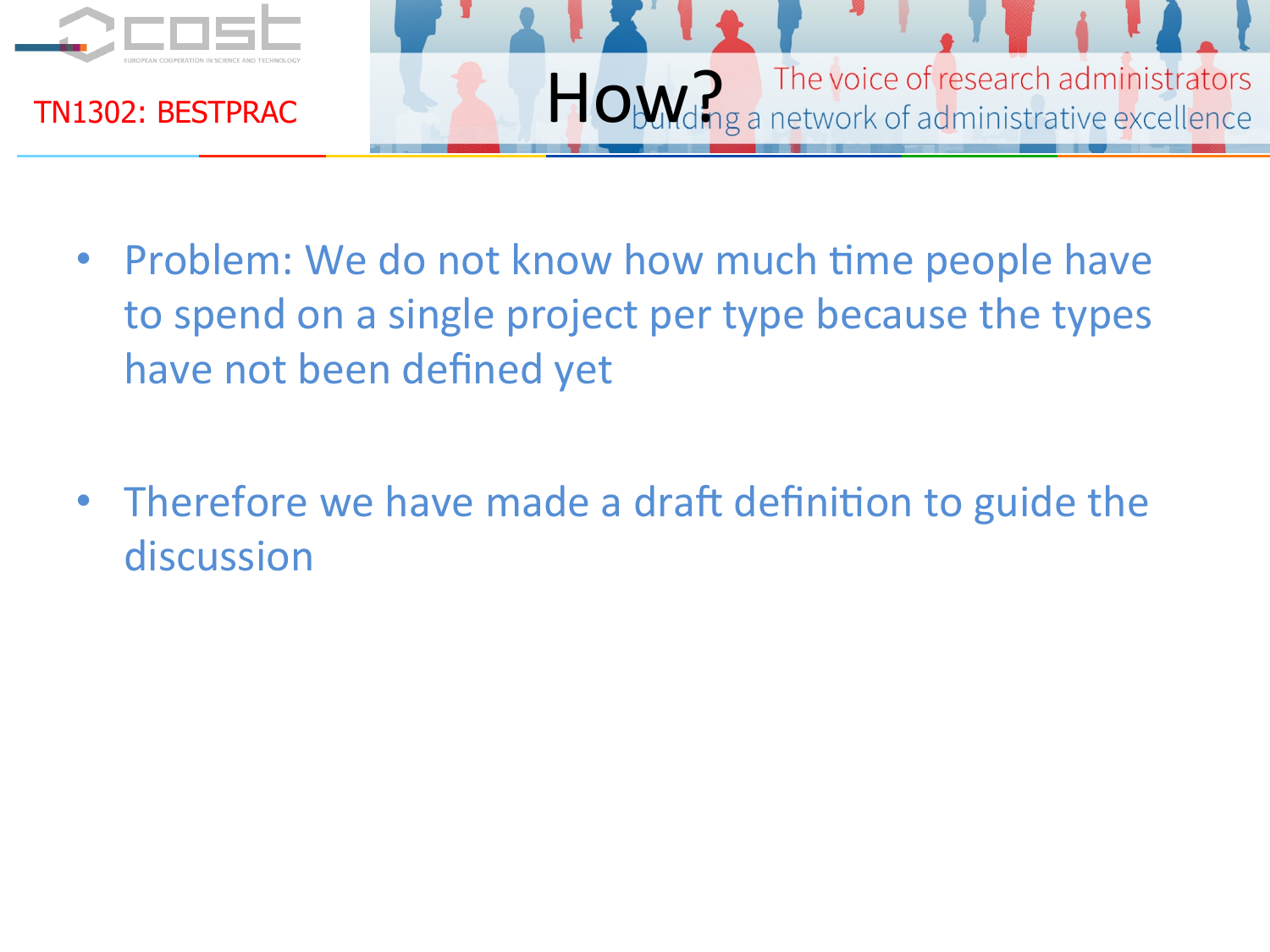

| <b>Type 1</b><br><b>Compliance</b>                                                 | <b>Type 2</b><br><b>Extended support</b>                               | <b>Type 3</b><br>Day-to-day work                                     |
|------------------------------------------------------------------------------------|------------------------------------------------------------------------|----------------------------------------------------------------------|
| Least amount of time $=$<br>focus on compliance<br>with contractual<br>obligations | Intermediate amount of<br>$time = focus on improving$<br>participation | Most amount of time = doing<br>the day-to-day non-scientific<br>work |
| E.g. Explain budget rules<br>and check budget                                      | E.g. Advice PI and project<br>manager how to set up the<br>budget      | E.g. Set up the budget,<br>contact the partners                      |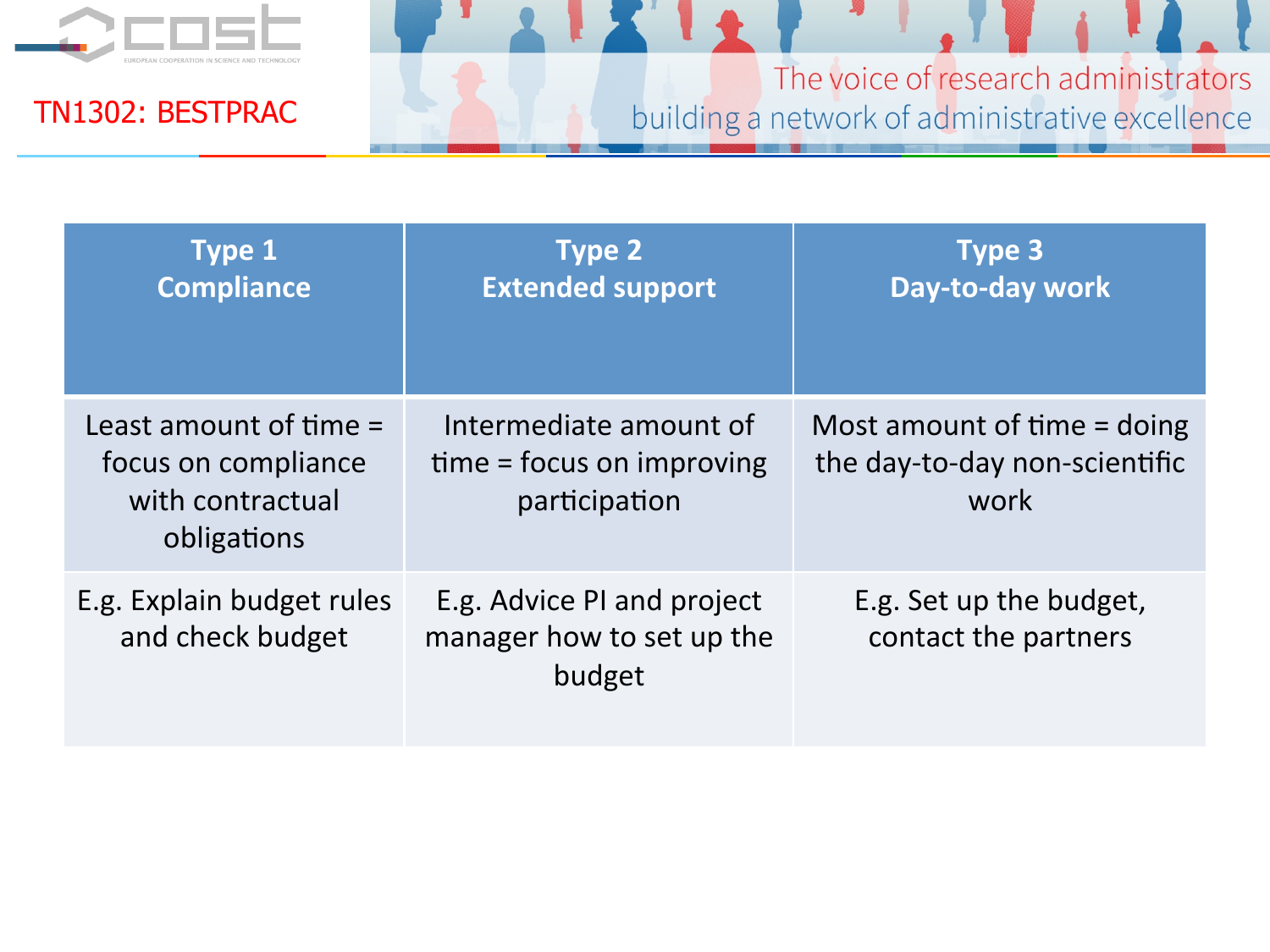

|                   | Job title(s)                                           | <b>Description of the job</b>                                                                                                                           | <b>Estimated number of</b><br>projects |
|-------------------|--------------------------------------------------------|---------------------------------------------------------------------------------------------------------------------------------------------------------|----------------------------------------|
| <b>TYPE 1</b>     | Research<br>administrator                              | A person at the administration providing minimal<br>support and checks, guarding the organisational<br>processes and facilitating the signature process | Many projects                          |
| TYPE <sub>2</sub> | European Liaison<br>Officer/ EU<br>Research<br>Manager | A person with expert knowledge of EU funding<br>providing advice and support to researchers in a<br>multitude of ways                                   | Many projects                          |
|                   | TYPE 3 Project manager/<br>Project developer           | A person dedicated to a limited number of projects<br>helping the researchers in preparing and managing<br>the project on a day to day basis            | 1-4 projects                           |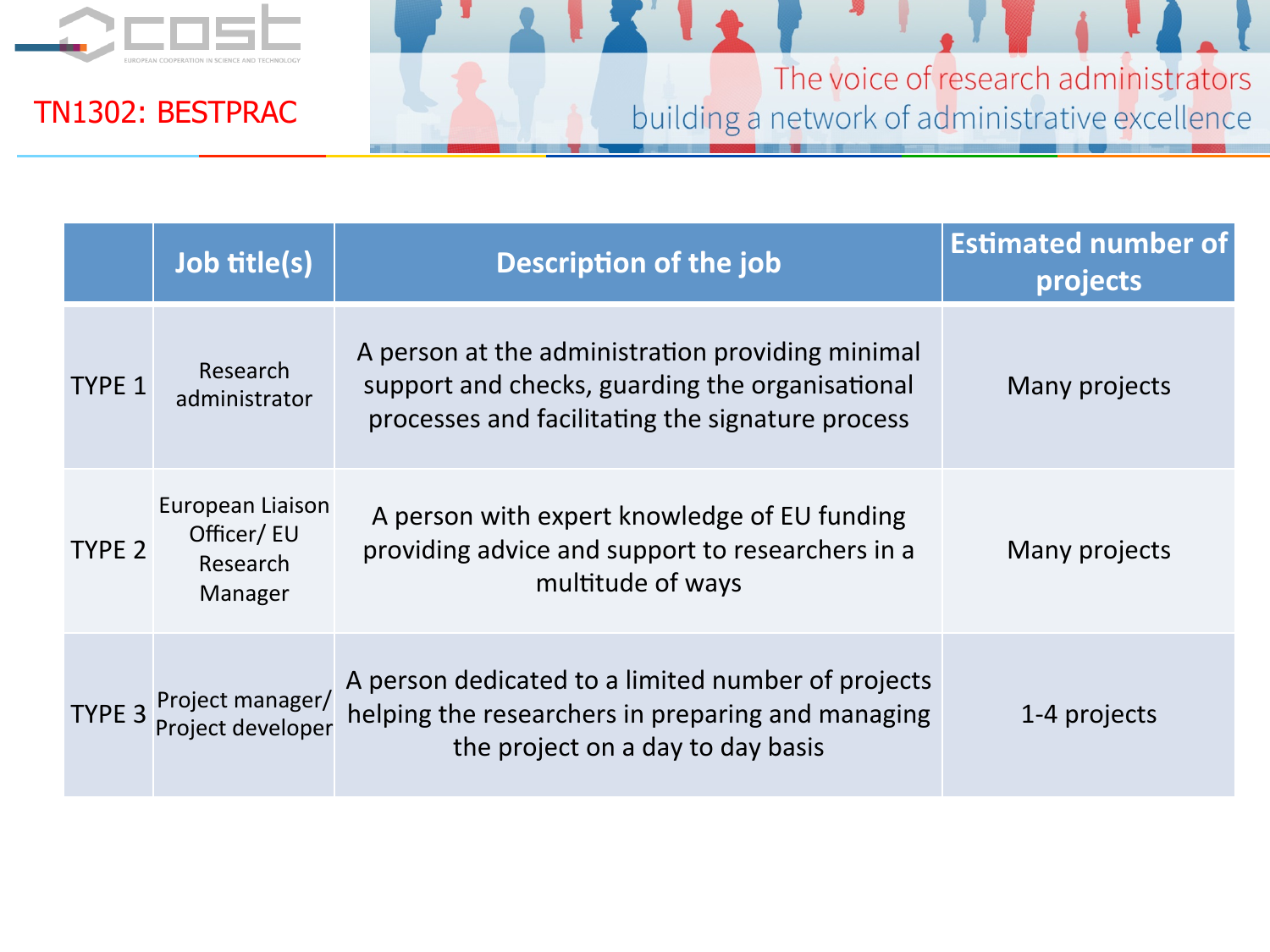

- Step 1: Create a number of core tasks for each type (BUDAPEST)
- Step 2: Improvements and comments by chairs
- Step 3: A survey of about 1/3 of the tasks and related issues
- Step 4: Discussing the overlap and outstanding issues = further improvements (SOFIA)

|  | Task Supporting the financial and technical reporting                                                                                                                                                                         |  |  |  |  |
|--|-------------------------------------------------------------------------------------------------------------------------------------------------------------------------------------------------------------------------------|--|--|--|--|
|  | Instruction of consortium on financial and technical reporting requirements and rules                                                                                                                                         |  |  |  |  |
|  | Management of the timely submission of financial and technical reports                                                                                                                                                        |  |  |  |  |
|  | Responsibility for the non-scientific contents of the technical reports                                                                                                                                                       |  |  |  |  |
|  | Completing financial reports with the support of the internal financial control (financial department) if available                                                                                                           |  |  |  |  |
|  | Monitoring of proper financial reporting by the consortium according to the work plan as laid down in the Grant<br>Agreement                                                                                                  |  |  |  |  |
|  | Management of the distribution of the pre-financing, interim payment and final payments to partners                                                                                                                           |  |  |  |  |
|  | Obtaining a Certificate of Financial Statement for the own organisation, ranging from managing the process in case<br>of financial control support up to executing the full process in the absence of project control support |  |  |  |  |
|  | Coordinating and supporting in 2nd level audits                                                                                                                                                                               |  |  |  |  |
|  |                                                                                                                                                                                                                               |  |  |  |  |
|  | Task Consortium Management                                                                                                                                                                                                    |  |  |  |  |
|  | Guiding the consortium from start till the end                                                                                                                                                                                |  |  |  |  |
|  | Getting and keeping the consortium running                                                                                                                                                                                    |  |  |  |  |
|  | Management of conflicts within the consortium according to the provisions laid down in the Grant Agreement and<br>Consortium Agreement                                                                                        |  |  |  |  |
|  | Monitoring the progress of the project according to the grant agreement                                                                                                                                                       |  |  |  |  |
|  | Risk management                                                                                                                                                                                                               |  |  |  |  |
|  | Making key project information accessible to the consortium                                                                                                                                                                   |  |  |  |  |
|  | Helpdesk for any administrative, ethical, financial or legal questions from the consortium                                                                                                                                    |  |  |  |  |
|  | Task Functioning as a helpdesk and providing administrative support to the following issues:                                                                                                                                  |  |  |  |  |
|  | Is a subtask in consortium management for type 3                                                                                                                                                                              |  |  |  |  |
|  |                                                                                                                                                                                                                               |  |  |  |  |
|  | Task Communicating internal procedures                                                                                                                                                                                        |  |  |  |  |
|  | Compile and/or design internal procedures within the own institution                                                                                                                                                          |  |  |  |  |
|  | Informing researchers from own institution on internal procedures                                                                                                                                                             |  |  |  |  |
|  |                                                                                                                                                                                                                               |  |  |  |  |
|  | Task Liaison between the coordinator and the European Commission and the consortium                                                                                                                                           |  |  |  |  |
|  | Contact person on behalf of the coordinator for the European Commission Project Officer and Financial Officer                                                                                                                 |  |  |  |  |
|  | Preparing non-reporting related guides for the consortium                                                                                                                                                                     |  |  |  |  |
|  | Informing the consortium on any project-related issues apart from reporting and project meetings                                                                                                                              |  |  |  |  |
|  |                                                                                                                                                                                                                               |  |  |  |  |
|  | Task Contracts management and archiving                                                                                                                                                                                       |  |  |  |  |
|  | Archiving all project documents                                                                                                                                                                                               |  |  |  |  |
|  | Check if all documents are present/completed/signed                                                                                                                                                                           |  |  |  |  |
|  | Task Support for amendments of the Grant Agreement and Consortium Agreement                                                                                                                                                   |  |  |  |  |
|  | Drafting of non-scientific texts for the amendment                                                                                                                                                                            |  |  |  |  |
|  | Management of the amendment procedure to be followed by the consortium                                                                                                                                                        |  |  |  |  |
|  | Task Management of dissemination                                                                                                                                                                                              |  |  |  |  |
|  | Reporting on dissemination                                                                                                                                                                                                    |  |  |  |  |
|  | Statistics on project publications and presentations for internal and external<br>use                                                                                                                                         |  |  |  |  |
|  | Monitoring of project website                                                                                                                                                                                                 |  |  |  |  |
|  |                                                                                                                                                                                                                               |  |  |  |  |
|  | Management of and contribution to general communications on the project                                                                                                                                                       |  |  |  |  |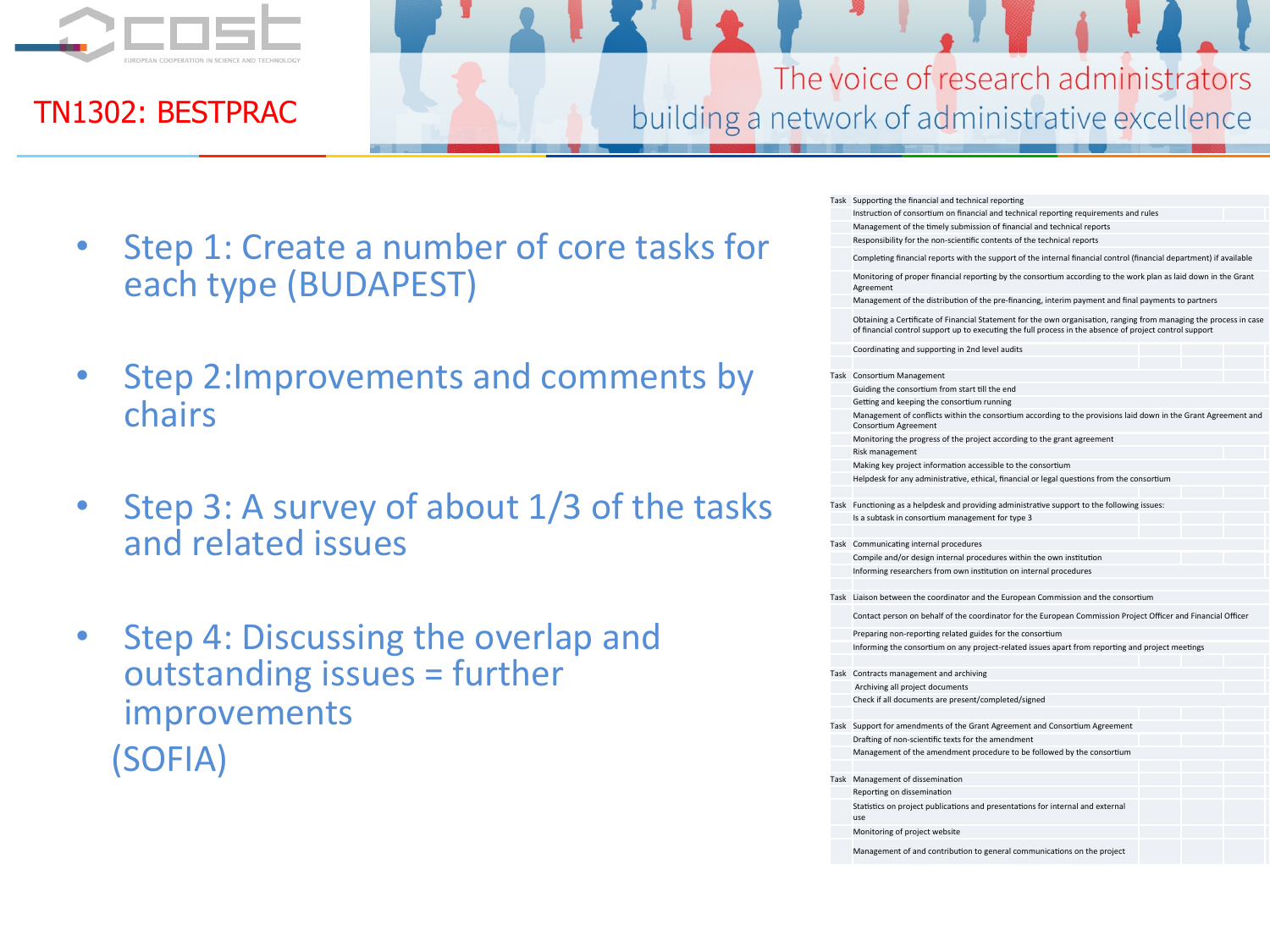

The voice of research administrators building a network of administrative excellence

### **What do we want to achieve?**

- A definition and list of tasks and best practices per type = a standard for research support (EU funded)
- A framework that can be used:
	- $-$  To structure the work of individuals and offices
	- $-$  As a tool to create clear job descriptions
	- $-$  As a tool to discuss with internal policy makers
	- $-$  As a tool for expectation management towards researchers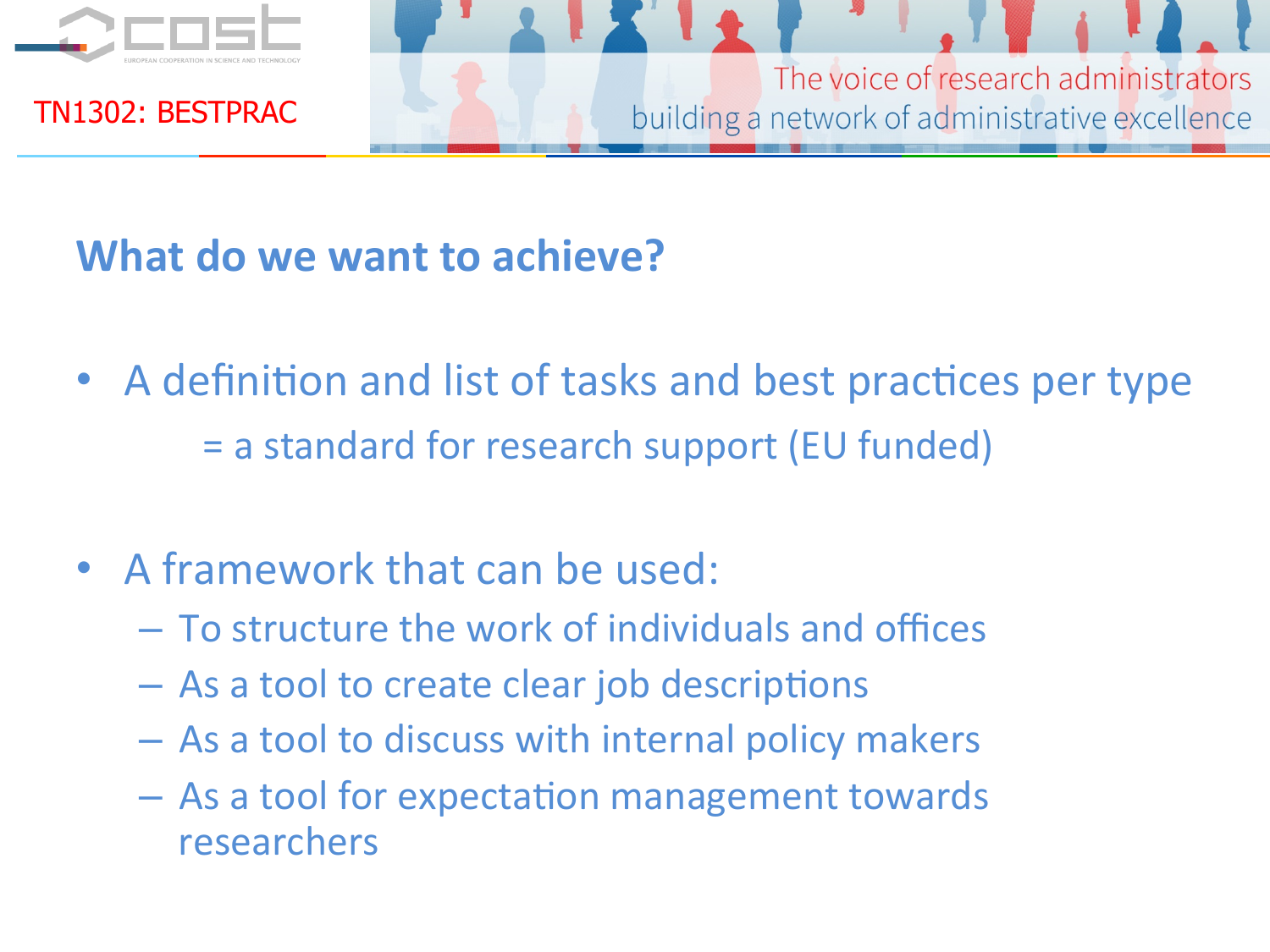

## Possibilities:

- Link up with frameworks for skills and competences
- Link up with frameworks for different roles
- Look at professional development

E.g. We want a type 2 officer that will do these tasks, needs these skills and will have that role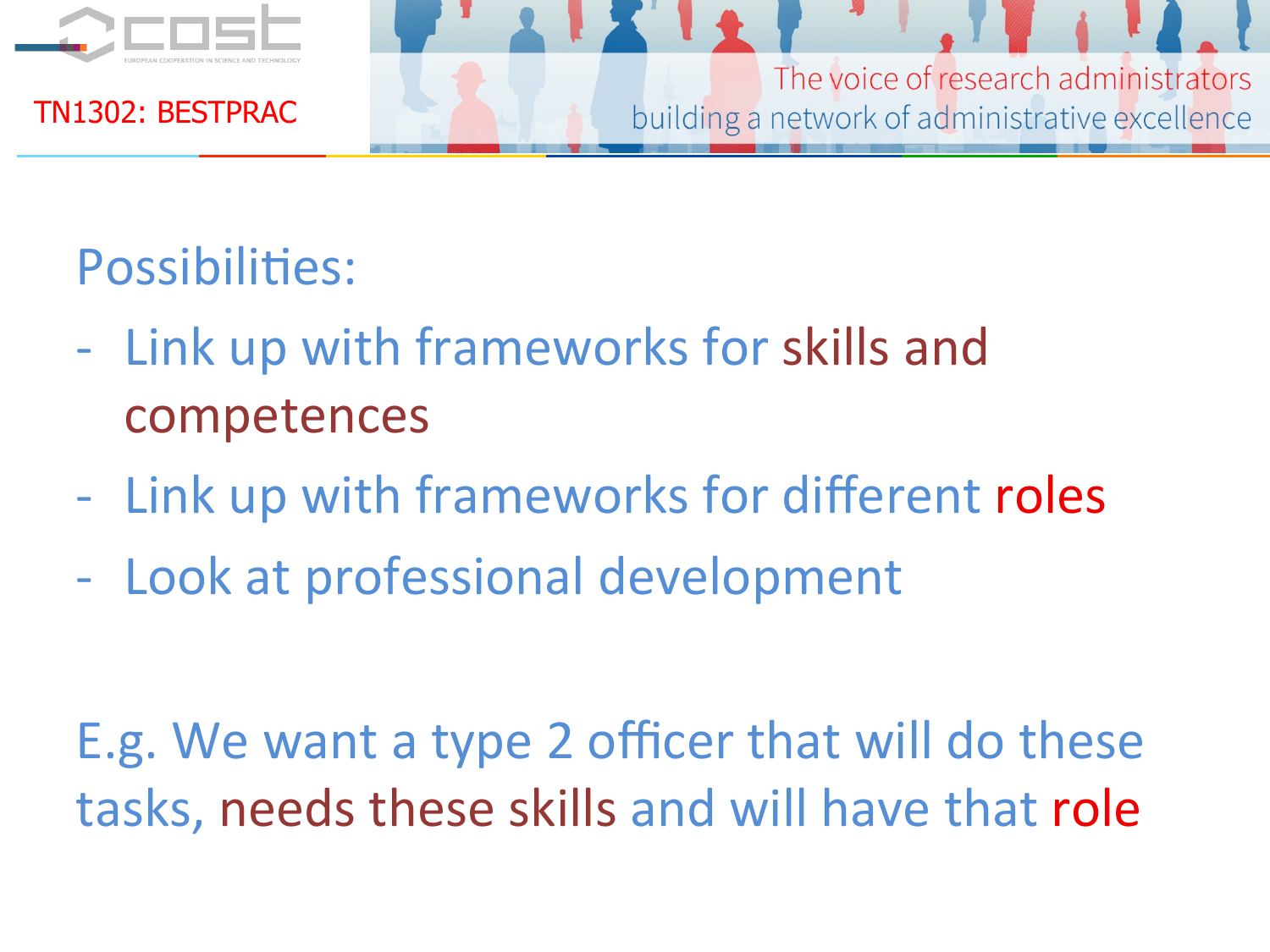

### Interesting talking points:

- 1. Strong agreement on basic advice and taylor made advice
- 2. In consortium projects the line between advise and day-to-day work is often found in contacting all of the partners or not
- 3. Where do managers fit in the framework?
- 4. Can a type 2 officer exist without a type 1 officer?